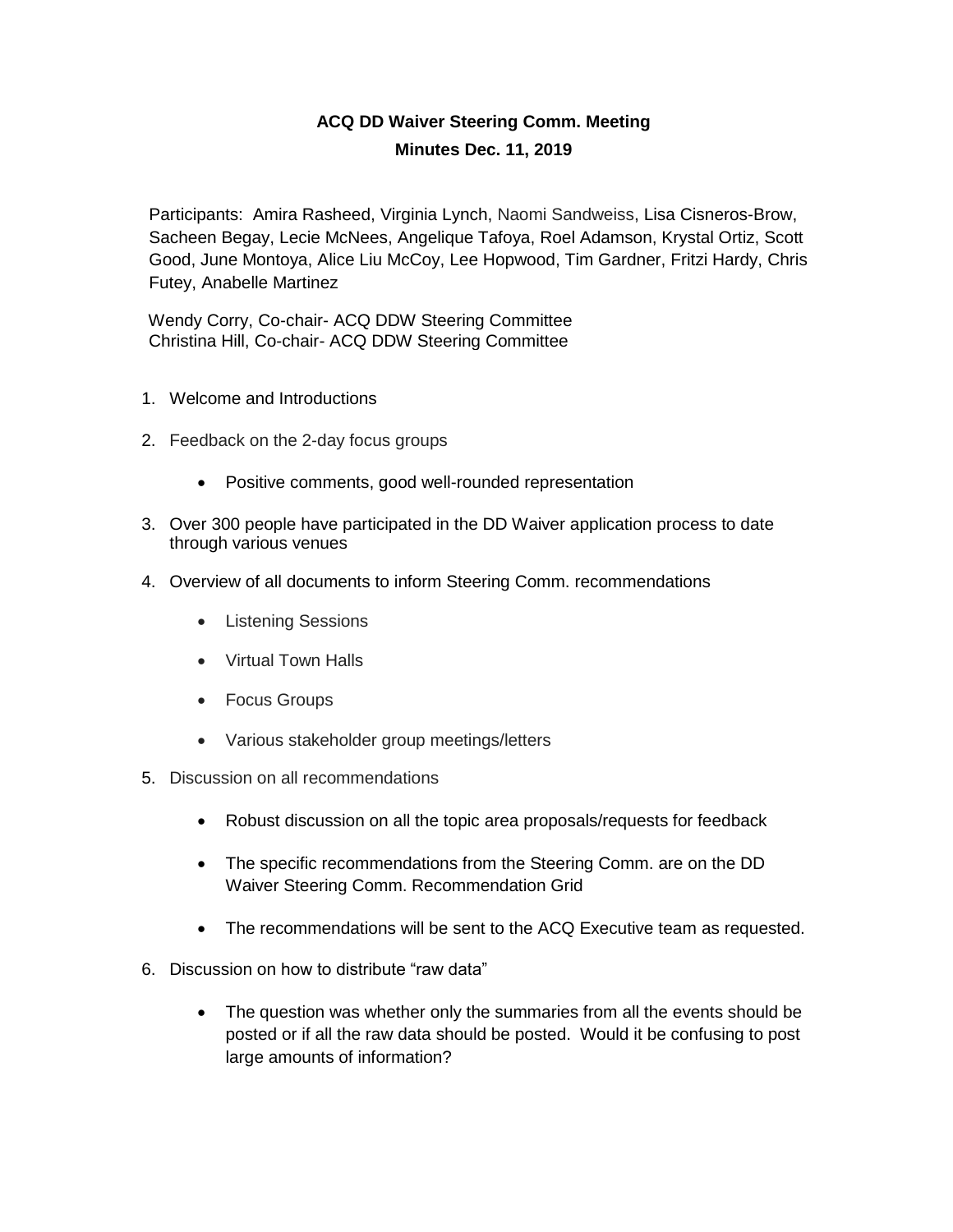- The team felt all data should be made available for transparency even though it is very lengthy.
- All data including the summaries will be posted on the DDSD website.
- 7. Next steps
	- The Steering Comm. has completed the initial work of this committee by making recommendations on the DD Waiver application to the ACQ.
	- THANK YOU!!!!!!!
	- DDSD has requested that this team continue meeting as the DD Waiver application process continues with the face to face Town Hall input, Tribal meetings, etc. DDSD will also be reviewing the DD Waiver Standards and greatly values the input of this team.
	- The meeting schedule for the next steps (for people willing to continue participating in the Steering Comm.) will be revised. A combination of conference calls and in-person meetings may be an option.
	- The co-chairs will reach out to all Steering Comm. members in early Jan. to discuss details of the next steps.
- 8. Next Meeting- TBD

Parking Lot:

- The list of parking lot items from the Focus Groups is attached.
- Need discussion on agency versus independent contractor qualifications, quality of service, etc
- Provider meeting to discuss best practices on real person-centered planning and how it works. Members that have expertise in this could share their experiences on how to shift mindsets, business models, etc.
- Nursing and healthcare coordination specific to people with behavioral health needs to be explored during the Standards work.
- There is concern about implementing a new Supports Waiver with the existing provider network.
- Items for the Support Waiver and the DD Waiver Standards: Therap, family education services, creative living care arrangements and transportation,